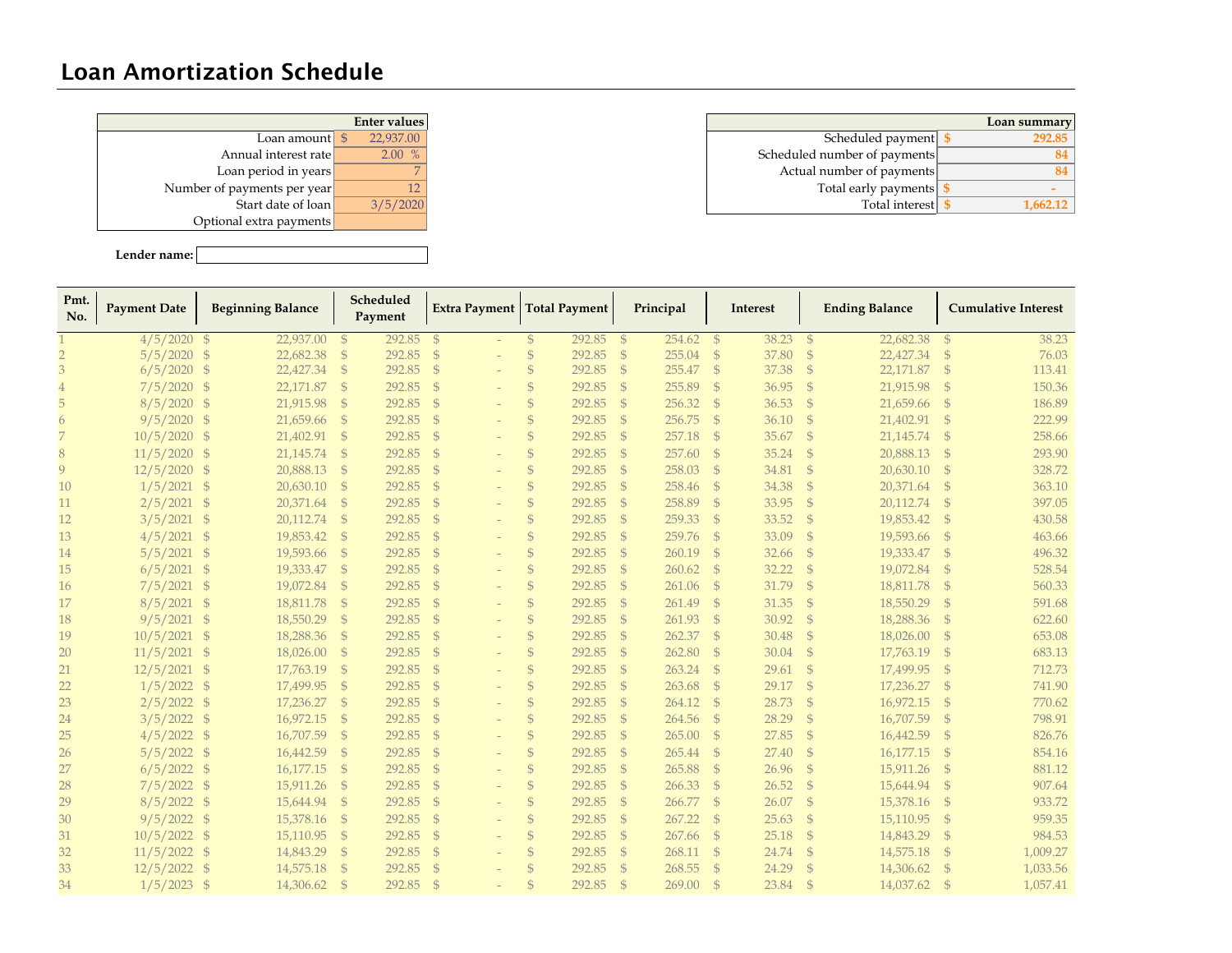| Pmt.<br>No. | <b>Payment Date</b> | <b>Beginning Balance</b>   |               | Scheduled<br>Payment |               | <b>Extra Payment</b>     |                | <b>Total Payment</b> |               | Principal |               | <b>Interest</b> |                | <b>Ending Balance</b> |                | <b>Cumulative Interest</b> |
|-------------|---------------------|----------------------------|---------------|----------------------|---------------|--------------------------|----------------|----------------------|---------------|-----------|---------------|-----------------|----------------|-----------------------|----------------|----------------------------|
| 35          | $2/5/2023$ \$       | 14,037.62                  | $\mathcal{S}$ | 292.85               | - \$          |                          | $\mathfrak{S}$ | 292.85               | $\mathbb{S}$  | 269.45    | - \$          | 23.40           | $\mathcal{S}$  | 13,768.17             | - \$           | 1,080.80                   |
| 36          | $3/5/2023$ \$       | 13,768.17                  | $\mathcal{S}$ | 292.85               | $\mathcal{S}$ |                          | $\mathcal{S}$  | 292.85               | $\mathcal{S}$ | 269.90    | $\mathcal{S}$ | 22.95           | $\mathcal{S}$  | 13,498.27             | $\mathcal{S}$  | 1,103.75                   |
| 37          | $4/5/2023$ \$       | 13,498.27                  | $\mathcal{S}$ | 292.85               | $\mathcal{S}$ |                          | $\mathcal{S}$  | 292.85               | - \$          | 270.35    | $\mathcal{S}$ | 22.50           | $\mathcal{S}$  | 13,227.92             | $\mathcal{S}$  | 1,126.25                   |
| 38          | $5/5/2023$ \$       | 13,227.92                  | $\mathcal{S}$ | 292.85               | $\mathcal{S}$ |                          | $\mathbb{S}$   | 292.85               | \$            | 270.80    | \$            | 22.05           | $\mathcal{S}$  | 12,957.12             | $\mathfrak{s}$ | 1,148.29                   |
| 39          | $6/5/2023$ \$       | 12,957.12                  | $\mathcal{S}$ | 292.85               | $\mathcal{S}$ |                          | $\mathcal{S}$  | 292.85               | $\mathcal{S}$ | 271.25    | $\mathcal{S}$ | 21.60           | $\mathcal{S}$  | 12,685.87             | $\mathcal{S}$  | 1,169.89                   |
| 40          | $7/5/2023$ \$       | 12,685.87                  | $\mathcal{S}$ | 292.85               | $\mathcal{S}$ |                          | $\mathcal{S}$  | 292.85               | $\oint$       | 271.70    | $\mathcal{S}$ | 21.14           | $\mathcal{S}$  | 12,414.17             | $\mathcal{S}$  | 1,191.03                   |
| 41          | $8/5/2023$ \$       | 12,414.17                  | $\mathcal{S}$ | 292.85               | $\mathcal{S}$ |                          | $\mathcal{S}$  | 292.85               | $\mathcal{S}$ | 272.16    | $\mathcal{S}$ | 20.69           | $\mathcal{S}$  | 12,142.01             | $\mathfrak{S}$ | 1,211.72                   |
| 42          | $9/5/2023$ \$       | 12,142.01                  | $\mathcal{S}$ | 292.85               | \$            |                          | $\mathcal{S}$  | 292.85               | \$            | 272.61    | $\mathcal{S}$ | 20.24           | $\mathcal{S}$  | 11,869.40             | - \$           | 1,231.96                   |
| 43          | $10/5/2023$ \$      | 11,869.40                  | $\mathbb{S}$  | 292.85               | $\mathcal{S}$ | $\overline{\phantom{a}}$ | $\mathcal{S}$  | 292.85               | $\mathcal{S}$ | 273.06    | $\mathcal{S}$ | 19.78           | $\mathcal{S}$  | 11,596.34             | -\$            | 1,251.74                   |
| 44          | $11/5/2023$ \$      | 11,596.34                  | $\mathbb{S}$  | 292.85               | $\mathcal{S}$ |                          | $\mathcal{S}$  | 292.85               | $\mathcal{S}$ | 273.52    | $\mathcal{S}$ | 19.33           | $\mathcal{S}$  | 11,322.82             | $\mathcal{S}$  | 1,271.07                   |
| 45          | $12/5/2023$ \$      | 11,322.82                  | $\mathbb{S}$  | 292.85               | $\mathcal{S}$ |                          | $\mathcal{S}$  | 292.85               | $\mathcal{S}$ | 273.98    | $\mathcal{S}$ | 18.87           | $\mathcal{S}$  | 11,048.84             | $\mathcal{S}$  | 1,289.94                   |
| 46          | $1/5/2024$ \$       | 11,048.84                  | $\mathcal{S}$ | 292.85               | $\mathcal{S}$ |                          | $\mathcal{S}$  | 292.85               | - \$          | 274.43    | $\mathcal{S}$ | 18.41           | $\mathcal{S}$  | 10,774.41             | $\mathbb{S}$   | 1,308.36                   |
| 47          | $2/5/2024$ \$       | 10,774.41                  | $\mathcal{S}$ | 292.85               | $\mathcal{S}$ |                          | $\mathcal{S}$  | 292.85               | \$            | 274.89    | $\mathcal{S}$ | 17.96           | $\mathcal{S}$  | 10,499.52             | - \$           | 1,326.31                   |
| 48          | $3/5/2024$ \$       | 10,499.52                  | $\mathbb{S}$  | 292.85               | $\mathcal{S}$ |                          | $\mathcal{S}$  | 292.85               | $\mathcal{S}$ | 275.35    | $\mathcal{S}$ | 17.50           | $\mathcal{S}$  | 10,224.17             | $\mathcal{S}$  | 1,343.81                   |
| 49          | $4/5/2024$ \$       | 10,224.17                  | $\mathcal{S}$ | 292.85               | $\mathcal{S}$ |                          | $\mathcal{S}$  | 292.85               | $\mathcal{S}$ | 275.81    | $\mathcal{S}$ | 17.04           | $\mathcal{S}$  | 9,948.37              | $\mathcal{S}$  | 1,360.85                   |
| 50          | $5/5/2024$ \$       | 9,948.37                   | $\mathcal{S}$ | 292.85               | $\mathcal{S}$ |                          | $\mathcal{S}$  | 292.85               | $\mathcal{S}$ | 276.27    | $\mathcal{S}$ | 16.58           | $\mathcal{S}$  | 9,672.10              | $\mathcal{S}$  | 1,377.43                   |
| 51          | $6/5/2024$ \$       | 9,672.10                   | $\mathcal{S}$ | 292.85               | \$            |                          | $\mathcal{S}$  | 292.85               | \$            | 276.73    | $\mathcal{S}$ | 16.12           | $\mathcal{S}$  | 9,395.37              | $\mathcal{S}$  | 1,393.55                   |
| 52          | $7/5/2024$ \$       | 9,395.37                   | $\mathbb{S}$  | 292.85               | $\mathcal{S}$ | $\overline{\phantom{a}}$ | $\mathcal{S}$  | 292.85               | $\mathcal{S}$ | 277.19    | $\mathcal{S}$ | 15.66           | $\mathcal{S}$  | 9,118.19              | $\mathcal{S}$  | 1,409.21                   |
| 53          | $8/5/2024$ \$       | 9,118.19                   | $\mathcal{S}$ | 292.85               | $\mathcal{S}$ |                          | $\mathcal{S}$  | 292.85               | $\mathcal{S}$ | 277.65    | $\mathcal{S}$ | 15.20           | $\mathcal{S}$  | 8,840.54              | $\mathcal{S}$  | 1,424.41                   |
| 54          | $9/5/2024$ \$       | 8,840.54                   | $\mathbb{S}$  | 292.85               | $\mathcal{S}$ |                          | $\mathcal{S}$  | 292.85               | $\mathcal{S}$ | 278.11    | $\mathcal{S}$ | 14.73           | $\mathcal{S}$  | 8,562.42              | $\mathcal{S}$  | 1,439.14                   |
| 55          | $10/5/2024$ \$      | 8,562.42                   | $\mathbb{S}$  | 292.85               | $\mathcal{S}$ |                          | $\mathcal{S}$  | 292.85               | $\mathcal{S}$ | 278.58    | $\mathcal{S}$ | 14.27           | $\mathcal{S}$  | 8,283.85              | $\mathcal{S}$  | 1,453.41                   |
| 56          | $11/5/2024$ \$      | 8,283.85                   | $\mathcal{S}$ | 292.85               | \$            | $\overline{\phantom{a}}$ | $\mathcal{S}$  | 292.85               | $^{\circ}$    | 279.04 \$ |               | 13.81           | - \$           | 8,004.81              | - \$           | 1,467.22                   |
| 57          | $12/5/2024$ \$      | 8,004.81                   | $\mathcal{S}$ | 292.85               | $\mathcal{S}$ |                          | $\mathcal{S}$  | 292.85               | $\mathcal{S}$ | 279.51    | $\mathcal{S}$ | 13.34           | $\mathcal{S}$  | 7,725.30              | -\$            | 1,480.56                   |
| 58          | $1/5/2025$ \$       | 7,725.30                   | $\mathcal{S}$ | 292.85               | \$            |                          | $\mathcal{S}$  | 292.85               | $\mathcal{S}$ | 279.97    | $\mathcal{S}$ | 12.88           | $\mathcal{S}$  | 7,445.33              | $\mathcal{S}$  | 1,493.44                   |
| 59          | $2/5/2025$ \$       | 7,445.33                   | $\mathcal{S}$ | 292.85               | $\mathcal{S}$ |                          | $\mathcal{S}$  | 292.85               | $\mathcal{S}$ | 280.44    | $\mathcal{S}$ | 12.41           | $\mathcal{S}$  | 7,164.89              | $\mathcal{S}$  | 1,505.85                   |
| 60          | $3/5/2025$ \$       | 7,164.89                   | $\mathcal{S}$ | 292.85               | $\mathcal{S}$ |                          | $\mathcal{S}$  | 292.85               | - \$          | 280.91    | $\mathcal{S}$ | 11.94           | $\mathcal{S}$  | 6,883.99              | $\mathcal{S}$  | 1,517.79                   |
| 61          | 4/5/2025            | - \$<br>6,883.99           | $\mathcal{S}$ | 292.85               | $\mathcal{S}$ | $\overline{\phantom{a}}$ | $\mathcal{S}$  | 292.85               | $\mathcal{S}$ | 281.37    | $\mathcal{S}$ | 11.47           | $\mathcal{S}$  | 6,602.61              | $\mathcal{S}$  | 1,529.26                   |
| 62          | 5/5/2025            | $\mathcal{S}$<br>6,602.61  | $\mathbb{S}$  | 292.85               | $\mathcal{S}$ |                          | $\mathcal{S}$  | 292.85               | $\mathcal{S}$ | 281.84    | $\mathcal{S}$ | 11.00           | $\mathcal{S}$  | 6,320.77              | $\mathcal{S}$  | 1,540.27                   |
| 63          | $6/5/2025$ \$       | 6,320.77                   | $\mathcal{S}$ | 292.85               | $\mathcal{S}$ |                          | $\mathcal{S}$  | 292.85               | $\mathcal{S}$ | 282.31    | $\mathcal{S}$ | 10.53           | $\mathcal{S}$  | 6,038.46              | $\mathcal{S}$  | 1,550.80                   |
| 64          | 7/5/2025            | $\mathfrak{S}$<br>6,038.46 | $\mathcal{S}$ | 292.85               | $\mathcal{S}$ |                          | $\mathcal{S}$  | 292.85               | $\mathcal{S}$ | 282.78    | $\mathcal{S}$ | 10.06           | $\mathcal{S}$  | 5,755.68              | $\mathcal{S}$  | 1,560.86                   |
| 65          | $8/5/2025$ \$       | 5,755.68                   | $\mathcal{S}$ | 292.85               | \$            | $\overline{\phantom{a}}$ | $\mathcal{S}$  | 292.85               | \$            | 283.25    | $\mathcal{S}$ | 9.59            | $\mathcal{S}$  | 5,472.42              | - \$           | 1,570.46                   |
| 66          | $9/5/2025$ \$       | 5,472.42                   | $\mathbb{S}$  | 292.85               | $\mathcal{S}$ | $\qquad \qquad -$        | $\mathcal{S}$  | 292.85               | $\mathcal{S}$ | 283.73    | $\mathcal{S}$ | 9.12            | $\mathcal{S}$  | 5,188.70              | $\mathcal{S}$  | 1,579.58                   |
| 67          | $10/5/2025$ \$      | 5,188.70                   | $\mathcal{S}$ | 292.85               | $\mathcal{S}$ |                          | $\mathcal{S}$  | 292.85               | $\mathcal{S}$ | 284.20    | $\mathcal{S}$ | 8.65            | $\mathcal{S}$  | 4,904.50              | $\mathcal{S}$  | 1,588.23                   |
| 68          | $11/5/2025$ \$      | 4,904.50                   | $\mathcal{S}$ | 292.85               | $\mathcal{S}$ |                          | $\mathcal{S}$  | 292.85               | $\mathcal{S}$ | 284.67    | $\mathcal{S}$ | 8.17            | $\mathcal{S}$  | 4,619.83              | $\mathcal{S}$  | 1,596.40                   |
| 69          | $12/5/2025$ \$      | 4,619.83                   | $\mathbb{S}$  | 292.85               | $\mathcal{S}$ |                          | $\mathcal{S}$  | 292.85               | \$            | 285.15    | $\mathcal{S}$ | 7.70            | $\mathcal{S}$  | 4,334.68              | $\mathcal{S}$  | 1,604.10                   |
| 70          | $1/5/2026$ \$       | 4,334.68                   | $\mathcal{S}$ | 292.85               | $\mathcal{S}$ |                          | $\mathcal{S}$  | 292.85               | - \$          | 285.62    | $\mathcal{S}$ | 7.22            | $\mathcal{S}$  | 4,049.06              | -\$            | 1,611.32                   |
| 71          | 2/5/2026            | $\mathcal{S}$<br>4,049.06  | $\mathcal{S}$ | 292.85               | $\mathcal{S}$ |                          | $\mathcal{S}$  | 292.85               | $\mathcal{S}$ | 286.10    | $\mathcal{S}$ | 6.75            | $\mathcal{S}$  | 3,762.96              | $\mathcal{S}$  | 1,618.07                   |
| 72          | 3/5/2026            | \$<br>3,762.96             | $\mathbb{S}$  | 292.85               | $\mathcal{S}$ |                          | $\mathcal{S}$  | 292.85               | $\mathcal{S}$ | 286.58    | $\mathcal{S}$ | 6.27            | $\mathcal{S}$  | 3,476.38              | $\mathcal{S}$  | 1,624.34                   |
| 73          | $4/5/2026$ \$       | 3,476.38                   | $\mathbb{S}$  | 292.85               | $\mathcal{S}$ |                          | $\mathcal{S}$  | 292.85               | $\mathcal{S}$ | 287.05    | $\mathcal{S}$ | 5.79            | $\mathcal{S}$  | 3,189.33              | $\mathcal{S}$  | 1,630.14                   |
| 74          | $5/5/2026$ \$       | 3,189.33 \$                |               | 292.85 \$            |               |                          | $\mathcal{S}$  | 292.85 \$            |               | 287.53 \$ |               | 5.32            | $\mathfrak{s}$ | 2,901.80 \$           |                | 1,635.45                   |
| 75          | $6/5/2026$ \$       | 2,901.80 \$                |               | 292.85 \$            |               |                          | $\mathbb{S}$   | 292.85 \$            |               | 288.01 \$ |               | 4.84            | - \$           | 2,613.79 \$           |                | 1,640.29                   |
| 76          | $7/5/2026$ \$       | 2,613.79 \$                |               | 292.85 \$            |               |                          | $\mathcal{S}$  | 292.85 \$            |               | 288.49 \$ |               | 4.36            | $\mathfrak{s}$ | 2,325.30 \$           |                | 1,644.65                   |
| 77          | $8/5/2026$ \$       | 2,325.30 \$                |               | 292.85 \$            |               |                          | $\mathbb{S}$   | 292.85 \$            |               | 288.97 \$ |               | 3.88            | $-\$$          | $2,036.33$ \$         |                | 1,648.52                   |
| 78          | $9/5/2026$ \$       | $2,036.33$ \$              |               | 292.85 \$            |               |                          | $\frac{1}{2}$  | 292.85 \$            |               | 289.45 \$ |               | $3.39$ \$       |                | 1,746.88 \$           |                | 1,651.91                   |
| 79          | $10/5/2026$ \$      | 1,746.88 \$                |               | 292.85 \$            |               |                          | $\frac{1}{2}$  | 292.85 \$            |               | 289.94 \$ |               | $2.91$ \$       |                | 1,456.94 \$           |                | 1,654.83                   |
| 80          | $11/5/2026$ \$      | 1,456.94 \$                |               | 292.85 \$            |               |                          | $\frac{1}{2}$  | 292.85 \$            |               | 290.42 \$ |               | 2.43            | - \$           | 1,166.52 \$           |                | 1,657.25                   |
| 81          | $12/5/2026$ \$      | 1,166.52 \$                |               | 292.85 \$            |               |                          | $\mathcal{S}$  | 292.85 \$            |               | 290.90 \$ |               | $1.94$ \$       |                | 875.62 \$             |                | 1,659.20                   |